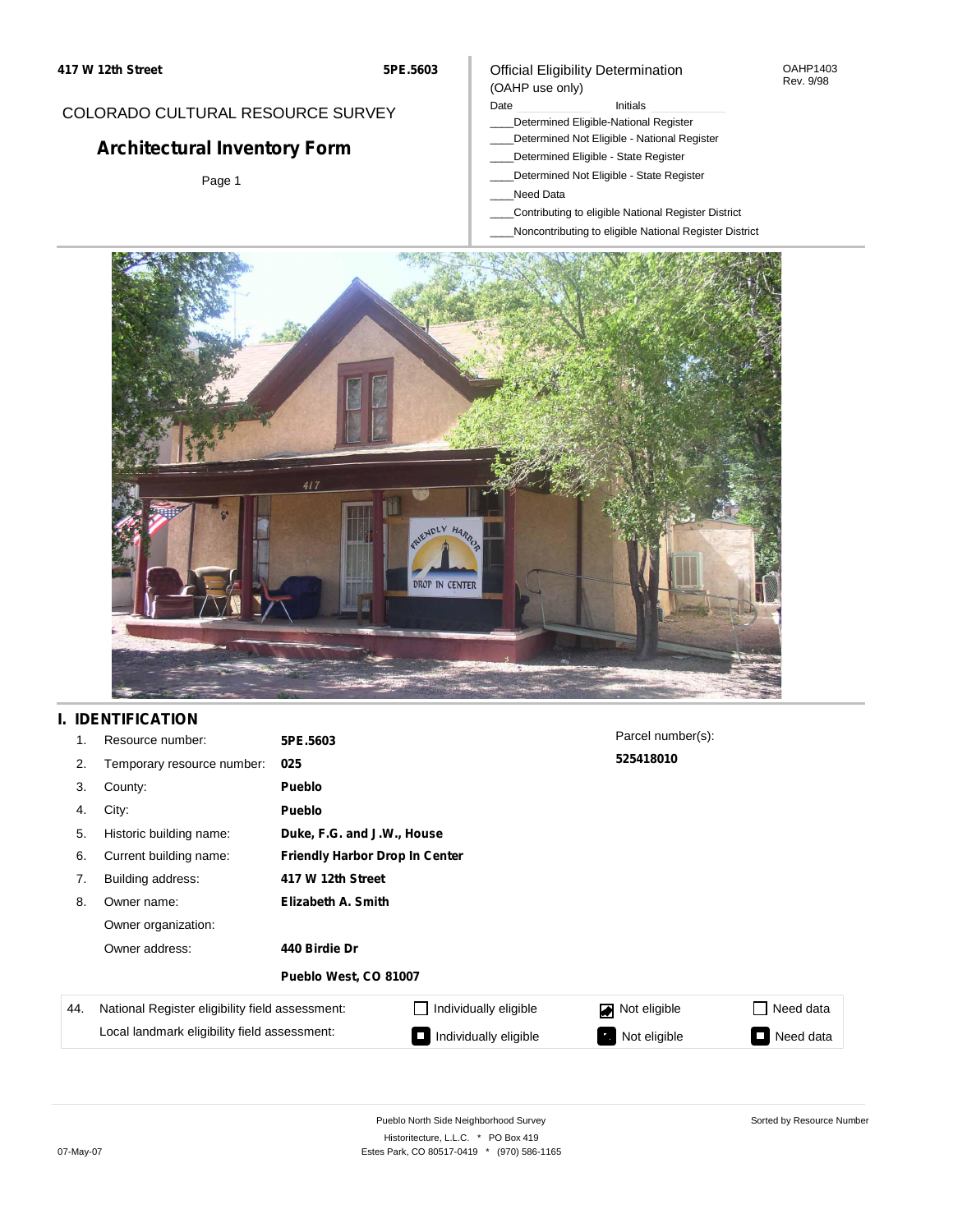Page 2

### **II. GEOGRAPHIC INFORMATION**

| 9.  | P.M.                                          |    | 6th |  |              | Township:               |       | <b>20S</b> |    |           |           | Range:            | 65W |         |
|-----|-----------------------------------------------|----|-----|--|--------------|-------------------------|-------|------------|----|-----------|-----------|-------------------|-----|---------|
|     |                                               | NE | 1/4 |  | of <b>SE</b> | 1/4                     | of NW | 1/4        | of | <b>SE</b> | 1/4       | of Section        |     | 25      |
| 10. | UTM reference zone:                           |    |     |  |              | 13                      |       |            |    |           |           |                   |     |         |
|     | Easting:                                      |    |     |  |              | 533933                  |       |            |    |           | Northing: |                   |     | 4236522 |
| 11. | USGS quad name:                               |    |     |  |              | <b>Northeast Pueblo</b> |       |            |    |           | Scale:    |                   |     | 7.5     |
|     | Year:<br>1961 (Photorevised 1970 and<br>1974) |    |     |  |              |                         |       |            |    |           |           |                   |     |         |
| 12. | $Lot(s)$ :                                    |    |     |  |              | <b>Lot 12, Block 26</b> |       |            |    |           |           |                   |     |         |
|     | Addition:                                     |    |     |  |              | <b>County Addition</b>  |       |            |    |           |           | Year of addition: |     | 1869    |

13. Boundary description and justification:

The boundary, as described above, contains but does not exceed the land historically associated with this property.

П Metes and bounds exist:

### **III. ARCHITECTURAL DESCRIPTION**

| 14. | Building plan (footprint, shape):<br>Other building plan descriptions: | <b>Rectangular Plan</b>              |                       |
|-----|------------------------------------------------------------------------|--------------------------------------|-----------------------|
| 15. | Dimensions in feet (length x width):                                   | 900 square feet                      |                       |
| 16. | Number of stories:                                                     | 11/2                                 |                       |
| 17. | Primary external wall material(s):                                     | <b>Stucco</b>                        | Other wall materials: |
|     |                                                                        |                                      |                       |
| 18. | Roof configuration:                                                    | <b>Gabled Roof/Cross Gabled Roof</b> |                       |
|     | Other roof configurations:                                             |                                      |                       |
| 19. | Primary external roof material:                                        | <b>Asphalt Roof/Composition Roof</b> |                       |
|     | Other roof materials:                                                  |                                      |                       |
| 20. | Special features:                                                      | Fence                                |                       |
|     |                                                                        | Porch                                |                       |

#### 21. General architectural description:

Oriented to the south, this house rests on a low, sandstone rubble foundation, almost entirely concealed behind tan-tinted stucco. Tan-tinted stucco also clads the exterior walls. Windows are generally 4-over-4-light, double-hung sash, with brownpainted wood frames and aluminum-frame storm windows. Small, hipped-roof hoods, on scrolled brackets, appear above the windows on the first story of the front (south) façade. Paired, 1-over-1-light, double-hung sash windows, with brown-painted wood frames, pierce the front- (south-) facing gable. A hipped-roof porch spans nearly all of the front (south) façade. It features a concrete floor and round, red-painted, wood Tuscan columns. A single concrete step provides access to the porch at its center. Opening in the center of the symmetrical façade is the principal doorway. It hosts a white slab door, opening behind a white, security storm door. A small, shed-roofed porch protrudes from a single-story structure at the rear (north) of the house. This porch shelters a 6-panel, white, metal door, opening behind a white, aluminum-frame storm door. Brown, interlocking asphalt shingles cover all roof surfaces, and the eaves are boxed, with brown-painted wood fascia and soffit.

22. Architectural style: **No Style**

Other architectural styles:

Building type:

23. Landscape or special setting features: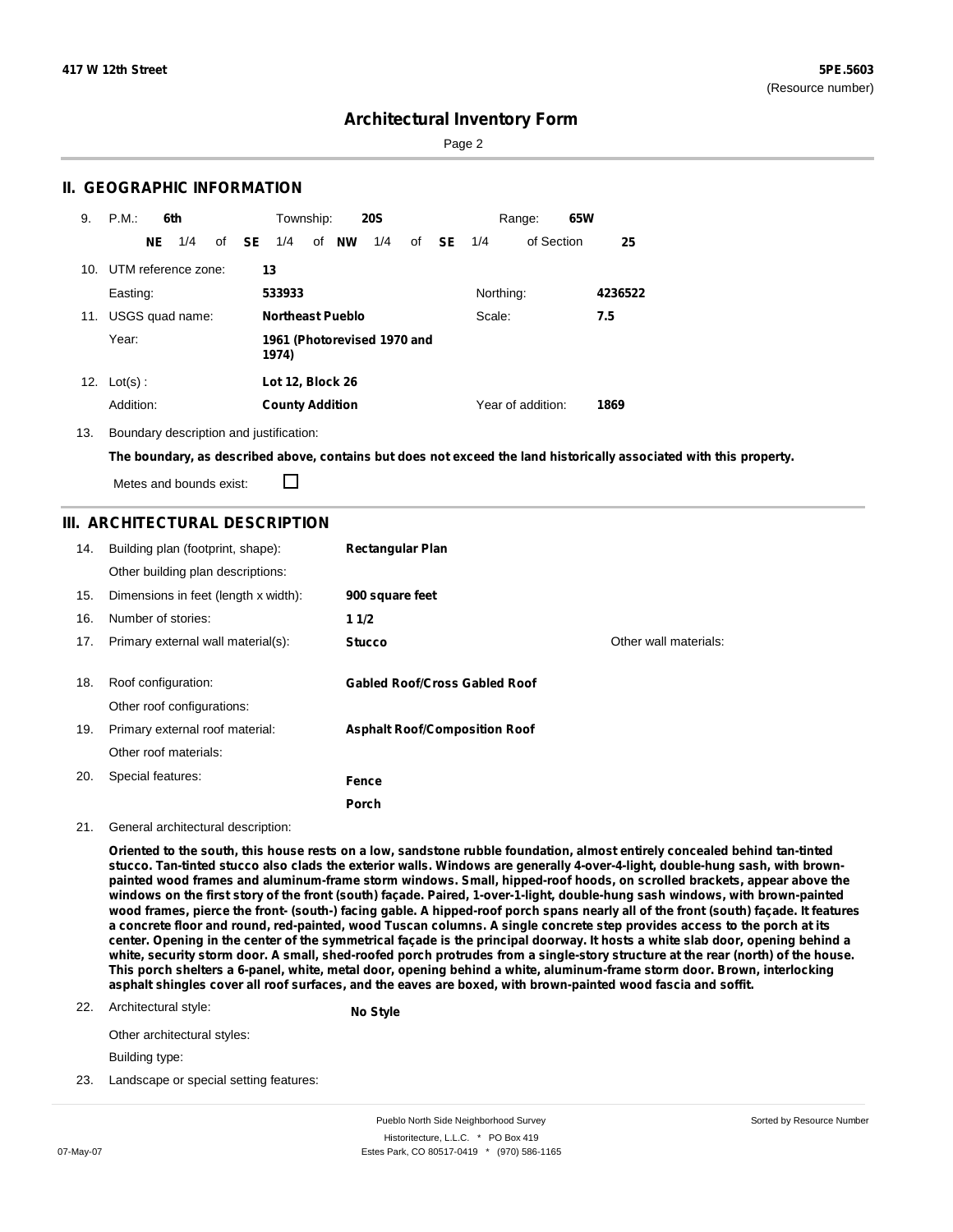Page 3

This property is located on terrain sloping downward from north to south, with an elevation of around 4,700 feet above mean sea level. The neighborhood features modest, one- and two-story houses. This property is located on the north side of West 12th Street, an east-west-oriented thoroughfare. It is situated between 411-415 West 12th Street, to the east, and 419-421 West 12th Street, to the west. A gravel-covered strip separates the sidewalk from the street. Pink-colored sandstone slabs comprise the sidewalk. Gravel covers the front yard, while the backyard consists of packed-earth and patches of grass. A wood fence **divides the backyard in half, east-west.**

24. Associated buildings, features or objects:

| 1 Type:   | Shed                                                                                                                                                                                                                                                                                                                                                                                 |
|-----------|--------------------------------------------------------------------------------------------------------------------------------------------------------------------------------------------------------------------------------------------------------------------------------------------------------------------------------------------------------------------------------------|
| Describe: | A small shed it located directly northeast of the house. Oriented to the north, the building<br>appears to lack a formal foundation It is most likely constructed of adobe bricks, with corner<br>buttresses, clad in a tan-colored stucco. A plywood door, on metal strap hinges, dominated the<br>front (north) elevation. Sheets of corrugated metal cover the front-gabled roof. |

#### **IV. ARCHITECTURAL HISTORY**

| 25. | Date of Construction:  | Estimate:          | 1889                             | Actual:                                                                                                                                                 |
|-----|------------------------|--------------------|----------------------------------|---------------------------------------------------------------------------------------------------------------------------------------------------------|
|     | Source of Information: |                    |                                  | Sanborn Fire Insurance Maps (for Pueblo, Colorado). New York: Sanborn Map and<br>Publishing Co., 1883, 1886, 1889, 1893, 1904-05, 1904-51, and 1904-52. |
| 26. | Architect:             | n/a                |                                  |                                                                                                                                                         |
|     | Source of information: |                    |                                  |                                                                                                                                                         |
| 27. | Builder:               | unknown            |                                  |                                                                                                                                                         |
|     | Source of information: |                    |                                  |                                                                                                                                                         |
| 28. | Original Owner:        | F.G. and J.W. Duke |                                  |                                                                                                                                                         |
|     | Source of information: |                    | Co. consulted 1886 through 2003. | Pueblo City Directory. Pueblo, Co.; Salt Lake City; Kansas City, Mo.; and others: R.L. Polk &                                                           |

29. Construction history:

According to Pueblo County tax records, this building was constructed in 1900. However, city directories and Sanborn insurance maps reveal that this building existed prior to 1889. An analysis of the form, style, and materials corroborates a circa 1890 date of construction. According to Sanborn maps, this house was originally constructed as a duplex, with the principal doorways located where the façade's first floor windows currently are. By about 1900, owners converted this house into a single-family home, using the eastern doorway as the principal entrance. This doorway was not moved to the center of the **façade until after 1955. Additions were made to the rear (north) elevation around 1889 through the 1950s.**

30. Location: **original** Date of move(s):

### **V. HISTORICAL ASSOCIATIONS**

| 31. | Original use(s): |  | <b>Multiple Dwelling</b> |
|-----|------------------|--|--------------------------|
|     |                  |  |                          |

- 32. 33. Intermediate use(s): Current use(s): **Single Dwelling Health Care**
- **Residence, Drop-In Center** Site type(s): 34.
- 35. Historical background:

F.G. and J.W. Duke are the first names associated with this house, circa 1890. F.G. was a clerk at the Crews-Beggs Dry Goods Company (then R.H. Beggs & Company). J.W. was a janitor at the nearby Centennial School. By 1900 the residents were Wallace and Annie Averill, with their children Clara, Herbert, and Ethel. Wallace was a locomotive engineer for the Atchison, Topeka, and Santa Fe Railway. Boarding with them was William Cowen, a janitor. Living here briefly around 1909 were John L. and Catherine L. Talbott and their family. John was a general foreman for the Atchison, Topeka, and Santa Fe Railway. Other residents were C.J. Haswell (circa 1914); P.J. McGrath (circa 1919); and W.C. Owen and John Parker (circa 1925).

By 1935, the owners were Edwin and Jessie Gaskill, who resided here for more than 30 years. Together, the Gaskills had three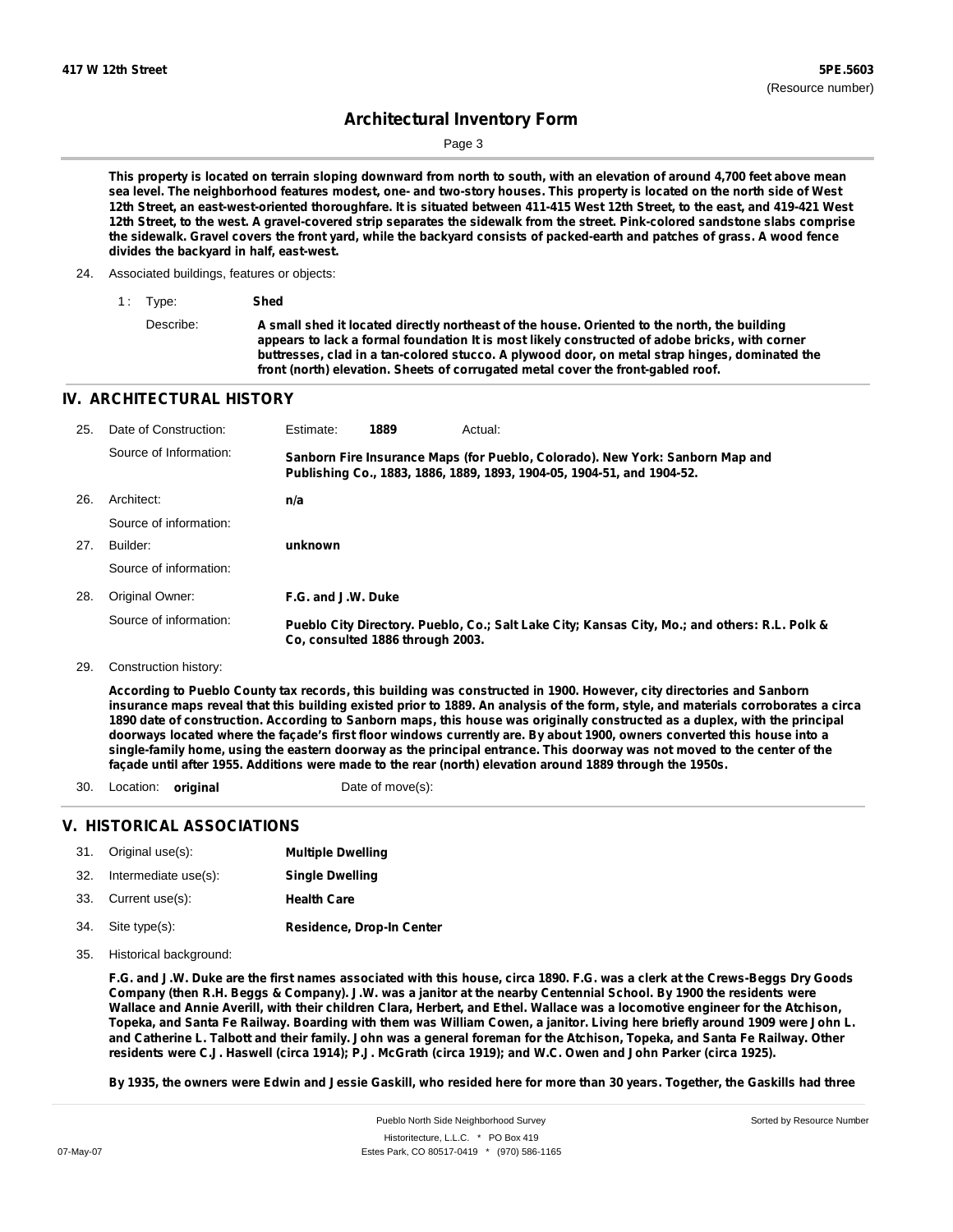Page 4

children: Dr. Harry Gaskill, Majorie Stewart, and Virginia L. De Wan. Edwin operated the Gaskill Photography Studio in Pueblo. **Edwin died in November 1956. Jessie remained here through at least the early 1960s.**

Richard C. Morgan acquired the property in 1980, selling it to Eugene D. and Jeanene H. Hudspeth in 1983. Elizabeth A. Smith, the current owner, purchased the property following a foreclosure. Leasing the property is Friendly Harbor Drop In Center. Founded by Robin Hill, the center is a project in Pueblo whose mission it is to restore hope, dignity, and a sense of purpose to those who happen to have a mental illness. The goals of Friendly Harbor Drop In Center are to assist people in their quest for recovery by providing a safe environment; offering a positive atmosphere for growth; encouraging empowerment and self reliance through peer counseling, advocacy, and rose modeling; providing opportunities to connect with other people who have faced similar problems; and acting as a bridge to outside community agencies that will foster recovery. The center has **been the recipient of many awards including the 1999 Martin Luther King, Jr., Humanitarian Award.**

**Pueblo County Office of Tax Assessor. Property information card [internet].**

**Pueblo City Directory. Pueblo, Co.; Salt Lake City; Kansas City, Mo.; and others: R.L. Polk & Co, consulted 1886 through 2003.**

**"Gaskill (Edwin)" [obituary]. Pueblo Chieftain, 23 November 1956, p. 24.**

**U.S. Census of 1900. Precinct 1, Pueblo, Pueblo County, Colorado. Series T623, roll 128, p. 20.**

**"Friendly Harbor Drop In Center, a non-profit facility helping Puebloans." Available from <http://www.selway.org/advocacy/friendly/;> Internet; accessed 10 October 2005.**

<sup>36.</sup> Sources of information: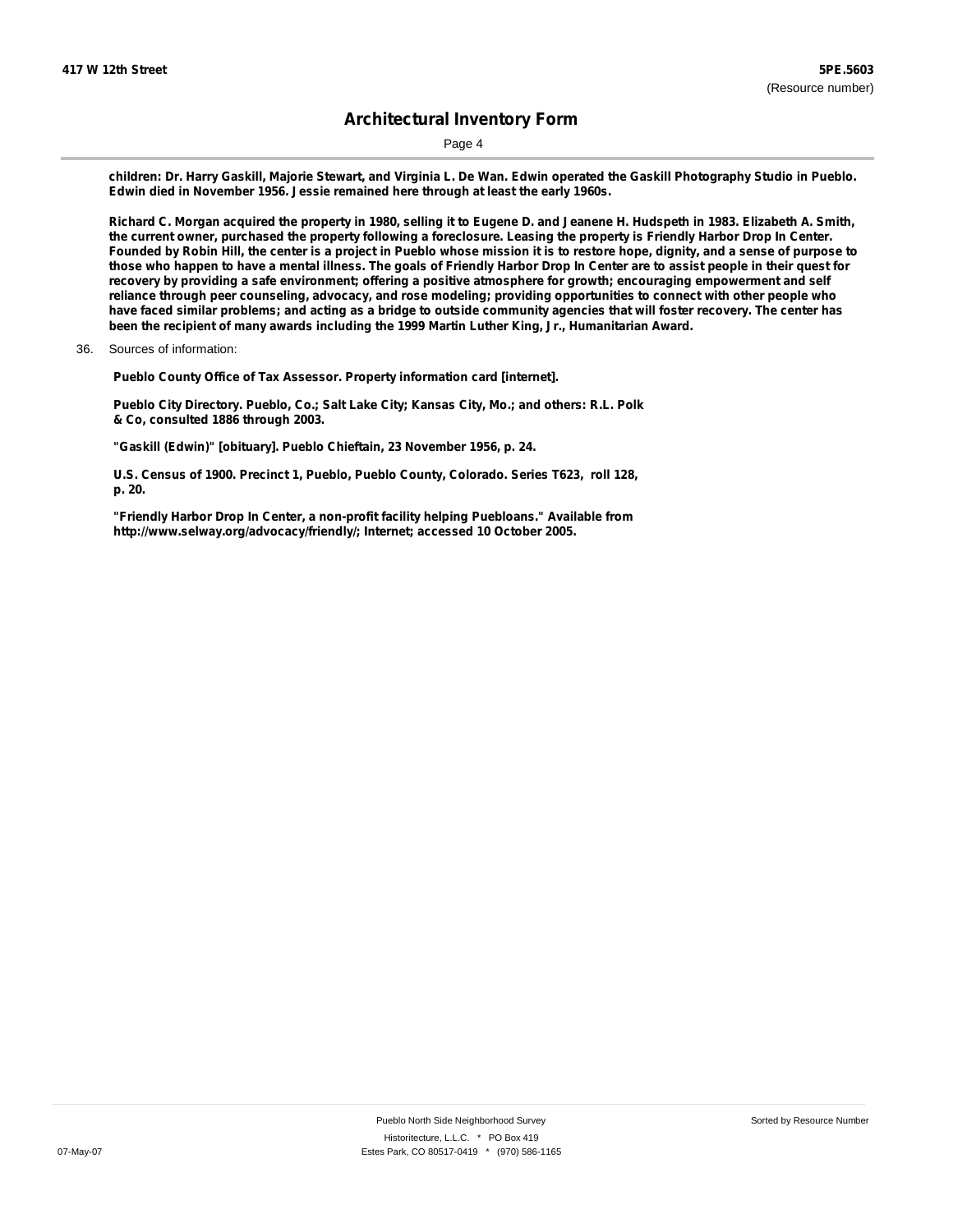Sorted by Resource Number

# **Architectural Inventory Form**

Page 5

|                                                                                              | <b>VI. SIGNIFICANCE</b>                                                                                                                                                                   |  |  |  |  |  |  |                                                                                                                                     |  |  |
|----------------------------------------------------------------------------------------------|-------------------------------------------------------------------------------------------------------------------------------------------------------------------------------------------|--|--|--|--|--|--|-------------------------------------------------------------------------------------------------------------------------------------|--|--|
| 37.                                                                                          | Local landmark designation:<br>Yes $\Box$<br>No.<br>$\mathcal{F}_\alpha$                                                                                                                  |  |  |  |  |  |  |                                                                                                                                     |  |  |
|                                                                                              | Designation authority:                                                                                                                                                                    |  |  |  |  |  |  |                                                                                                                                     |  |  |
|                                                                                              | Date of designation:                                                                                                                                                                      |  |  |  |  |  |  |                                                                                                                                     |  |  |
| 38.                                                                                          | Applicable National Register criteria:                                                                                                                                                    |  |  |  |  |  |  |                                                                                                                                     |  |  |
|                                                                                              | A. Associated with events that have made a significant contribution to the broad pattern of our history.                                                                                  |  |  |  |  |  |  |                                                                                                                                     |  |  |
| B. Associated with the lives of persons significant in our past.<br>$\overline{\phantom{a}}$ |                                                                                                                                                                                           |  |  |  |  |  |  |                                                                                                                                     |  |  |
|                                                                                              | C. Embodies the distinctive characteristics of a type, period, or method of construction, or represents the work                                                                          |  |  |  |  |  |  |                                                                                                                                     |  |  |
|                                                                                              | of a master, or that possess high artistic values, or represents a significant and distinguished entity whose<br>components may lack individual distinction.                              |  |  |  |  |  |  |                                                                                                                                     |  |  |
|                                                                                              | D. Has yielded, or may be likely to yield, information important in history or prehistory.                                                                                                |  |  |  |  |  |  |                                                                                                                                     |  |  |
|                                                                                              | Qualifies under Criteria Considerations A through G (see manual).                                                                                                                         |  |  |  |  |  |  |                                                                                                                                     |  |  |
|                                                                                              | Does not meet any of the above National Register criteria.<br>O                                                                                                                           |  |  |  |  |  |  |                                                                                                                                     |  |  |
|                                                                                              | <b>Pueblo Standards for Designation:</b>                                                                                                                                                  |  |  |  |  |  |  |                                                                                                                                     |  |  |
|                                                                                              | <u>1a. History</u>                                                                                                                                                                        |  |  |  |  |  |  |                                                                                                                                     |  |  |
|                                                                                              | Have direct association with the historical development of the city, state, or nation; or<br>$\overline{\phantom{a}}$ .                                                                   |  |  |  |  |  |  |                                                                                                                                     |  |  |
|                                                                                              | 1b. History                                                                                                                                                                               |  |  |  |  |  |  |                                                                                                                                     |  |  |
| Be the site of a significant historic event; or<br>$\Box$<br>1c. History                     |                                                                                                                                                                                           |  |  |  |  |  |  |                                                                                                                                     |  |  |
|                                                                                              |                                                                                                                                                                                           |  |  |  |  |  |  | Have direct and substantial association with a person or group of persons who had influence on society.<br>$\overline{\phantom{a}}$ |  |  |
|                                                                                              | 2a. Architecture                                                                                                                                                                          |  |  |  |  |  |  |                                                                                                                                     |  |  |
|                                                                                              | Embody distinguishing characteristics of an architectural style or type; or<br>$\overline{\phantom{a}}$                                                                                   |  |  |  |  |  |  |                                                                                                                                     |  |  |
|                                                                                              | <u>2b. Architecture</u><br>Be a significant example of the work of a recognized architect or master builder, or                                                                           |  |  |  |  |  |  |                                                                                                                                     |  |  |
|                                                                                              | $\mathcal{L}_{\mathcal{A}}$                                                                                                                                                               |  |  |  |  |  |  |                                                                                                                                     |  |  |
|                                                                                              | <b>2c. Architecture</b><br>Contain elements of architectural design, engineering, materials, craftsmanship, or artistic merit which represent a<br>О                                      |  |  |  |  |  |  |                                                                                                                                     |  |  |
|                                                                                              | significant or influential innovation;                                                                                                                                                    |  |  |  |  |  |  |                                                                                                                                     |  |  |
|                                                                                              | 2d. Architecture                                                                                                                                                                          |  |  |  |  |  |  |                                                                                                                                     |  |  |
|                                                                                              | Portray the environment of a group of people or physical development of an area of the city in an era of history<br>$\blacksquare$<br>characterized by a distinctive architectural style. |  |  |  |  |  |  |                                                                                                                                     |  |  |
|                                                                                              | 3a. Geography                                                                                                                                                                             |  |  |  |  |  |  |                                                                                                                                     |  |  |
|                                                                                              | Have a prominent location or be an established, familiar, and orienting visual feature of the contemporary city, or                                                                       |  |  |  |  |  |  |                                                                                                                                     |  |  |
|                                                                                              | 3b. Geography                                                                                                                                                                             |  |  |  |  |  |  |                                                                                                                                     |  |  |
|                                                                                              | Promote understanding and appreciation of Pueblo's environment by means of distinctive physical characteristics<br>or rarity; or                                                          |  |  |  |  |  |  |                                                                                                                                     |  |  |
|                                                                                              | 3c. Geography                                                                                                                                                                             |  |  |  |  |  |  |                                                                                                                                     |  |  |
|                                                                                              | Make a special contribution to Pueblo's distinctive character.<br>$\sim$                                                                                                                  |  |  |  |  |  |  |                                                                                                                                     |  |  |
|                                                                                              | Not Applicable                                                                                                                                                                            |  |  |  |  |  |  |                                                                                                                                     |  |  |
|                                                                                              | Does not meet any of the above Pueblo landmark criteria.<br>$\Box$                                                                                                                        |  |  |  |  |  |  |                                                                                                                                     |  |  |
| 39.                                                                                          | Area(s) of Significance:<br><b>Not Applicable</b>                                                                                                                                         |  |  |  |  |  |  |                                                                                                                                     |  |  |
| 40.                                                                                          | Period of Significance:<br>n/a                                                                                                                                                            |  |  |  |  |  |  |                                                                                                                                     |  |  |
| 41.                                                                                          | National:<br>Level of significance:<br>State<br>Local<br>$\overline{\phantom{a}}$<br>$\Box$                                                                                               |  |  |  |  |  |  |                                                                                                                                     |  |  |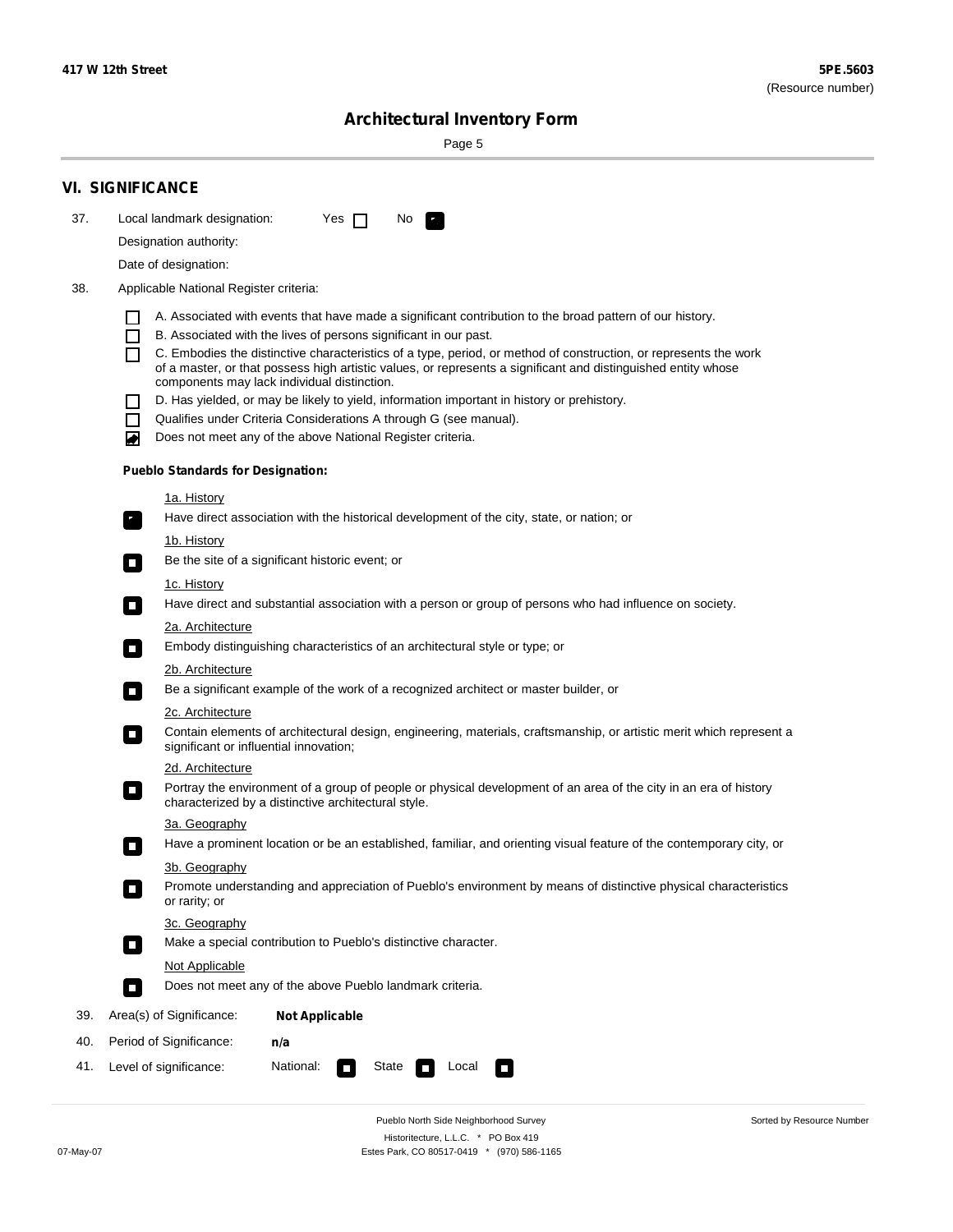Page 6

#### 42. Statement of significance:

This property is historically significant under Pueblo Local Landmark criterion 1A for its association with the development of Pueblo's North Side Neighborhood. It is among the earliest multi-family dwellings constructed here. However, the levels of architectural and historical significance, combined with physical integrity, are not to the extent that this property would qualify for individual listing in the National Register of Historic Places, the Colorado State Register of Historic Properties, or as a City of Pueblo Landmark. It is most likely a contributing resource within any potential historic district.

43. Assessment of historic physical integrity related to significance:

Constructed around 1890, the principal building on this property exhibits a moderate level of physical integrity relative to the seven aspects of integrity as defined by the National Park Service and the Colorado Historical Society: location, setting, design, materials, workmanship, feeling, and association. Many of the modifications were made within the period of significance and were isolated to the rear (north) elevation. However, the application of stucco and moving the principal **doorway have negatively impacted this property's physical integrity.**

#### **VII. NATIONAL REGISTER ELIGIBILITY ASSESSMENT**

| 44. |                                                                                                                                                                                                                                                                                                                                                       | National Register eligibility field assessment: |     |  |                   | $\Box$ Individually eligible | Not eligible | $\Box$ Need data |
|-----|-------------------------------------------------------------------------------------------------------------------------------------------------------------------------------------------------------------------------------------------------------------------------------------------------------------------------------------------------------|-------------------------------------------------|-----|--|-------------------|------------------------------|--------------|------------------|
|     |                                                                                                                                                                                                                                                                                                                                                       | Local landmark eligibility field assessment:    |     |  |                   | $\Box$ Individually eligible | Not eligible | Need data        |
| 45. |                                                                                                                                                                                                                                                                                                                                                       | Is there National Register district potential?  | Yes |  | No $\blacksquare$ |                              |              |                  |
|     | Discuss:<br>Pueblo's North Side Neighborhood represents the evolution of the city's professional middle and upper<br>classes. Its diversity of architectural styles and forms directly represents the city's changing economic and<br>cultural climates. As well, the neighborhood is distinctive because it appears to have evolved independently of |                                                 |     |  |                   |                              |              |                  |

Yes Yes

No

No  $\blacksquare$  N/A  $\blacksquare$ 

 $N/A$   $\Box$ 

**the area's dominant industry, steel manufacturing.**

If there is National Register district potential, is this building contributing:

46. If the building is in existing National Register district, is it contributing:

#### **VIII. RECORDING INFORMATION**

| 47. | Photograph numbers): | <b>CD-ROM Photo Disc: North Side Photos</b><br>File Name(s): 12thstw417                                                       |
|-----|----------------------|-------------------------------------------------------------------------------------------------------------------------------|
|     | Negatives filed at:  | <b>Special Collections</b><br><b>Robert Hoag Rawlings Public Library</b><br>100 East Abriendo Avenue<br>Pueblo, CO 81004-4290 |
| 48. | Report title:        | <b>Pueblo North Side Neighborhood Survey</b>                                                                                  |
| 49. | $Date(s)$ :          | 06/08/05                                                                                                                      |
| 50. | Recorder(s):         | <b>Adam Thomas</b>                                                                                                            |
| 51. | Organization:        | Historitecture, L.L.C.                                                                                                        |
| 52. | Address:             | <b>PO Box 419</b>                                                                                                             |
|     |                      | Estes Park, CO 80517-0419                                                                                                     |
| 53. | Phone number(s):     | (970) 586-1165                                                                                                                |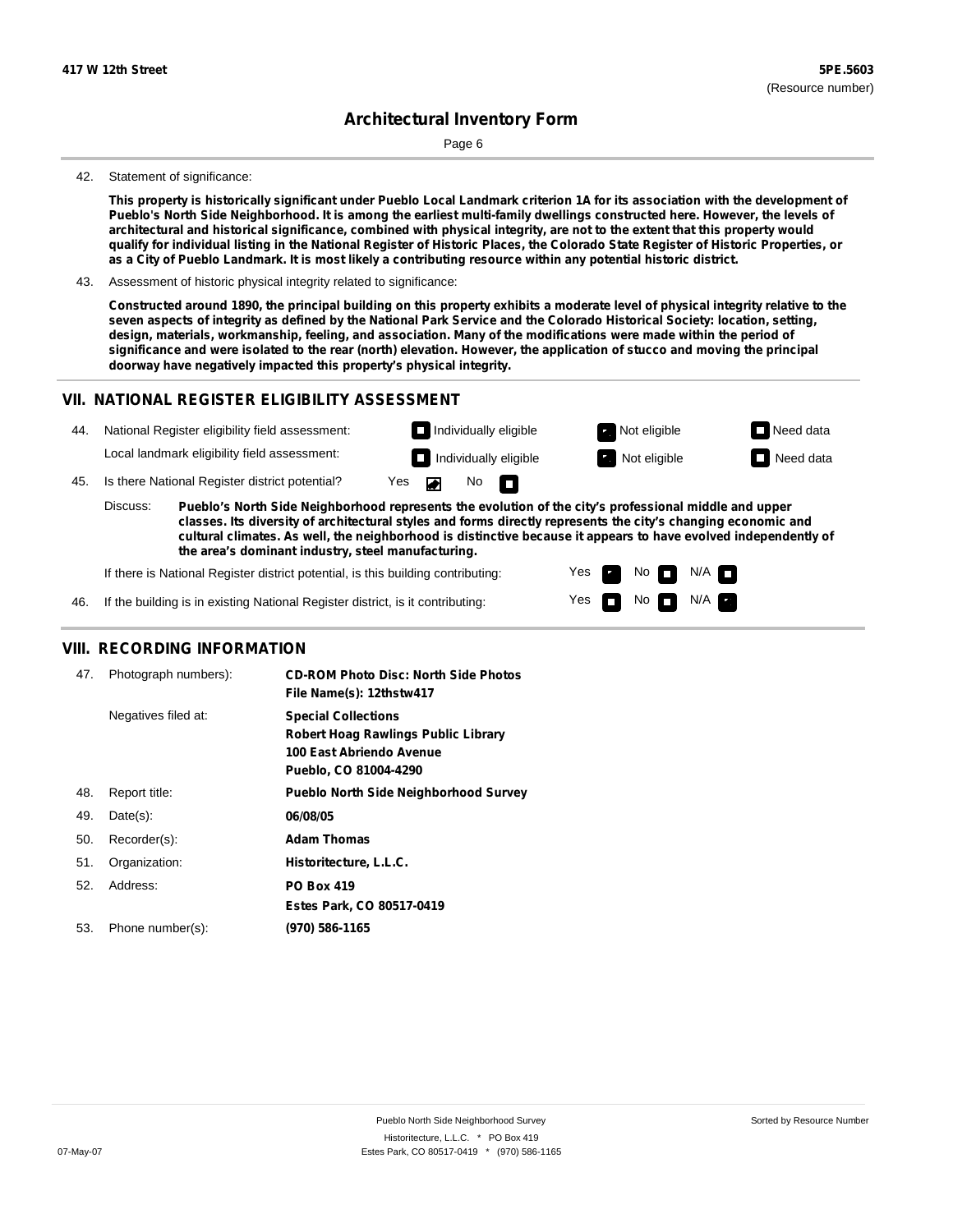Page 7